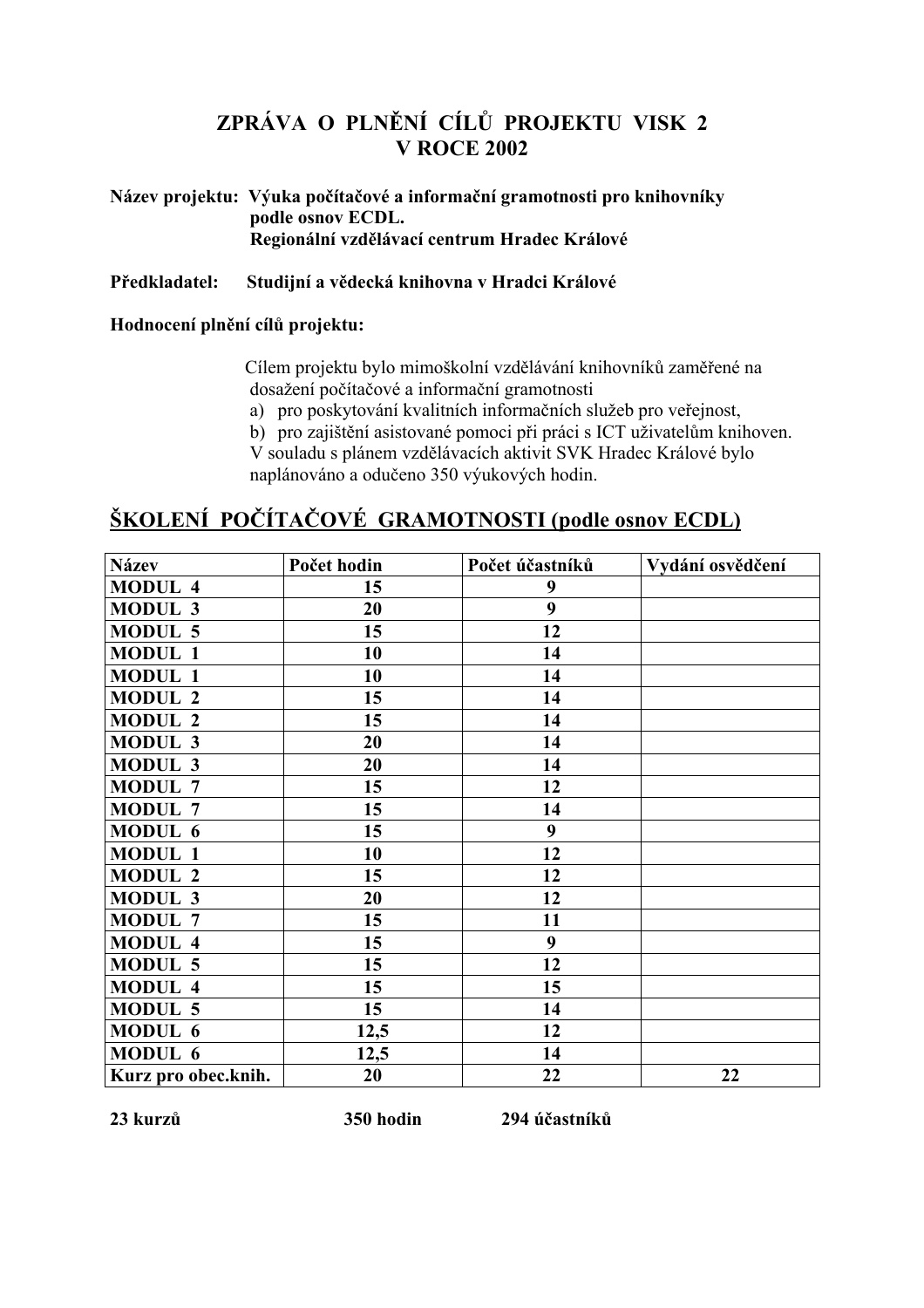Přehled kurzů podle modulů: **MODUL 1 - 3 kurzy MODUL 2 - 3 kurzy MODUL 3 - 4 kurzy MODUL 4 - 3 kurzy** MODUL 5 - 3 kurzy MODUL 6 - 3 kurzy MODUL 7 - 3 kurzy

Pozn. V učebně je k dispozici 9+1 počítačových stanic. Ve všech kurzech byly všechny stanice plně využity. Kurz pro obecní knihovny proběhl v prostorách Univerzity Hradec Králové, kde je učebna s 20 stanicemi.

> Výuku zajišťují odborní pracovníci Fakulty informatiky a managementu Univerzity Hradec Králové, která je akreditovaným pracovištěm pro vydávání certifikátů ECDL.

Účastníky školení byli převážně pracovníci veřejných knihoven Královéhradeckého kraje. V září proběhl kurz ve zkrácené formě (20 hodin) pro dobrovolné knihovníky obecních knihoven, které jsou vybaveny počítači.

O všechny kurzy byl velký zájem a po všech stránkách jsou hodnoceny velmi kladně

Získané znalosti a zkušenosti účastníci prakticky využívají v práci ve svých knihovnách a předávají i dalším spolupracovníkům. Tím přispívají k naplňování podmínky poskytování veřejných knihovnických a informačních služeb daných knihovním zákonem.

Učebna, která je vybavena kvalitní počítačovou a didaktickou technikou je využívána pro další vzdělávací akce pro knihovníky, k nácvikovým lekcím pro uživatele SVK, k prezentaci a propagaci služeb SVK pro školy, instituce a odbornou veřejnost, volná kapacita počítačů (večery, soboty, prázdniny) je nabízena uživatelům k vyhledávání v databázích a internetu.

V průběhu roku 2002 došlo k výměně počítačových stanic a monitoru, které byly znehodnoceny vlivem havárie elektrického napětí v budově. Prostředí učebny bylo zlepšeno instalací žaluzií na okna a stropního ventilátoru

Vzhledem k velkému zájmu knihovníků o školení a k uspokojení zájemců z dalších knihoven – byl zpracován a podán projekt na zajištění výuky v roce 2003 – celkem 310 hodin. Plán byl zpracován na základě dotazníkového šetření na konci roku 2002 a počítá s výukou počítačové a informační gramotnosti podle jednotlivých modulů ECDL, včetně zkráceného kurzu pro knihovníky obecních knihoven.